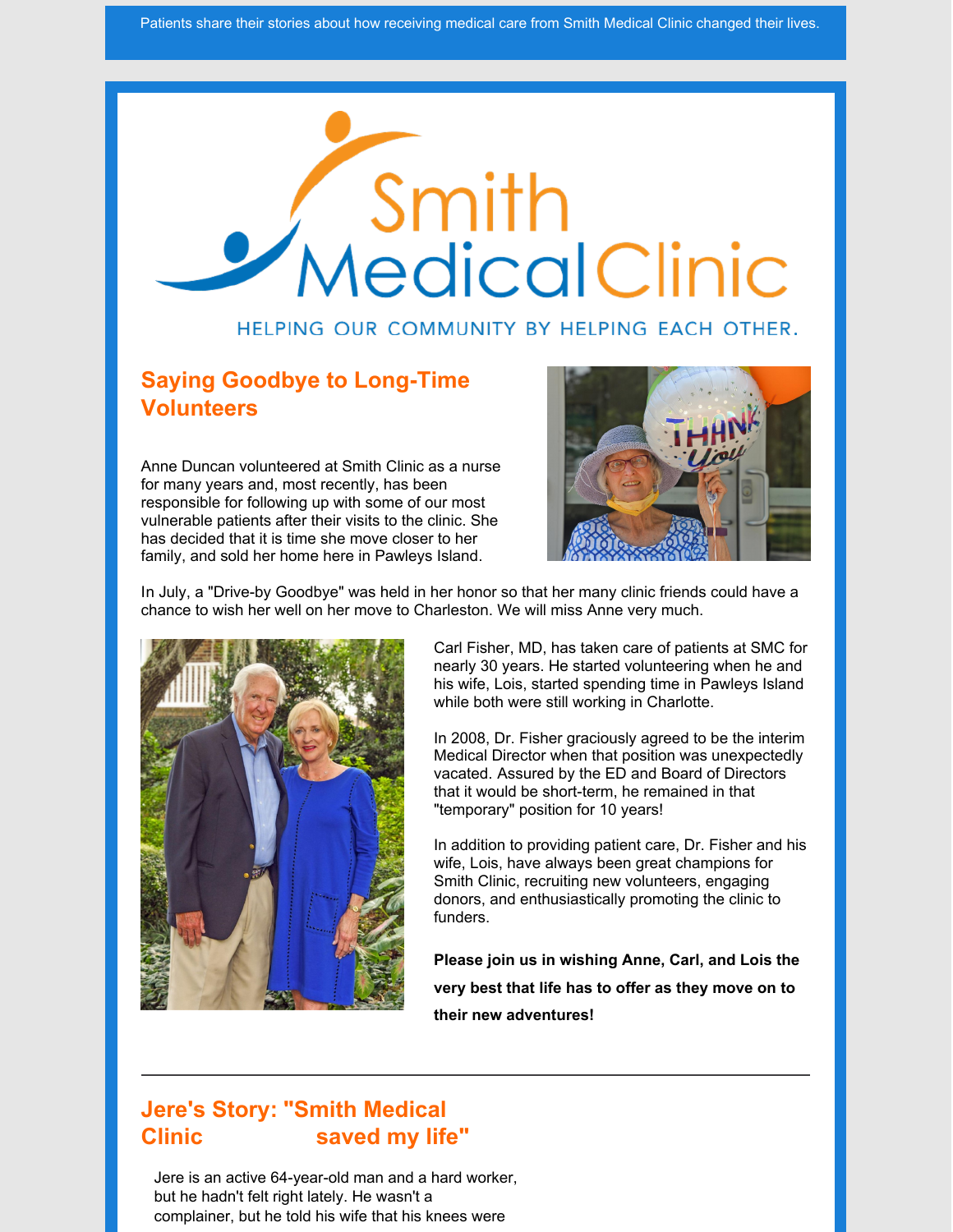bothering him and he just didn't have any energy. When his wife shared her concern with a Smith Medical Clinic volunteer, the volunteer suggested that she make an appointment for Gere.

After listening to Jere's symptoms, Fred Polando, PA, diagnosed him with congestive heart failure and immediately sent him to the emergency room.

Jere had a stroke at the hospital. "The doctors said if I been home when it happened, I would have either died or have suffered permanent brain damage," Jere said, and then added, thoughtfully, "I wouldn't have gone to the hospital. I would have laid in bed thinking I would feel better soon."

Jere is not alone. The Cleveland Clinic recently surveyed over 500 men aged 18 to 70 across America and found that only three in five men get an



annual physical. Just over 40% go to the doctor when they fear they have a serious medical condition.

Gere has now realized how important it is to take control of his health. He will continue to have regular appointments at Smith Medical Clinic. "I want to be here for my family and to enjoy as many sunrises and sunsets as I can."

#### **Larry's Story: "If it weren't for you guys... I wouldn't be sitting here."**

Larry didn't have health insurance and was struggling with keeping his diabetes under control. A friend suggested that he come to Smith Clinic. At first, he balked at coming to a clinic, but he eventually came and found out that he had a lot more going on than he anticipated.



[Click](http://www.smithfreeclinic.org/) play below to hear Larry's story!

## **Operation Sight: Restoring Vision, Improving lives**

Our patient Reneé has qualified for free cataract surgery though Operation Sight. Operation Sight is an organization located in Mount Pleasant, SC, that provides free cataract surgery for low-income, uninsured patients.

Reneé said she could never have gotten through the qualification process if it had not been for the diligence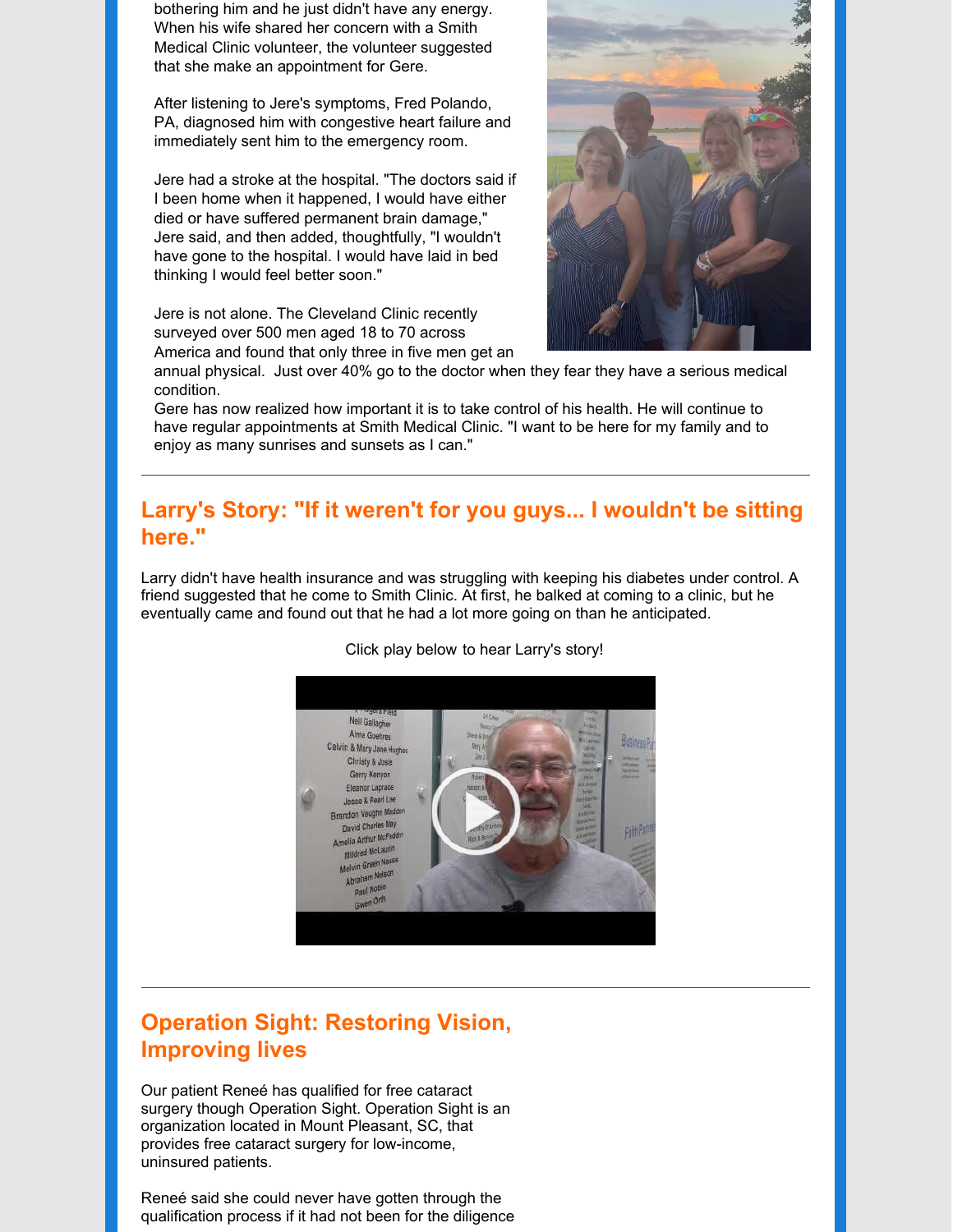and patience of our provider, Mary Clay. Reneé said that there was a lot of paperwork and many steps in the process, but she couldn't be more grateful to be receiving the gift of sight.





# **Debra's Story: Renewed Hearing**

Smith Medical Clinic has partnered with Rick Steighner of the Coastal Hearing Center to provide free hearing screenings once a month at the Pawleys Island Clinic. Debra had been struggling with her hearing for awhile, so decided to come in and get her ears checked. When it was discovered that she had hearing loss, she was able to work with Rick and the CHC to get hearing aids at a greatly reduced cost.

The inability to hear and communicate can result in negative feelings of shame, inadequacy and humiliation, as it can be embarrassing to feel left out or worry about responding inappropriately in social situations.

Debra feels as if her life has been restored to her, and she is so grateful to Rick and the CHC for their help!

To help make a difference in the lives of patients like Jere, Larry, Reneé, and Debra, click [HERE](https://smithfreeclinic.org/donate).

# **Like us on Facebook and follow us on Instagram! @smithmedicalclinic**



## **Third Annual PILBA Festival of Wreaths**

In an effort to help uninsured residents of Georgetown County through the Smith Medical Clinic, you are invited and encouraged to participate in the Third Annual PILBA Festival of Wreaths! So get those festive and creative